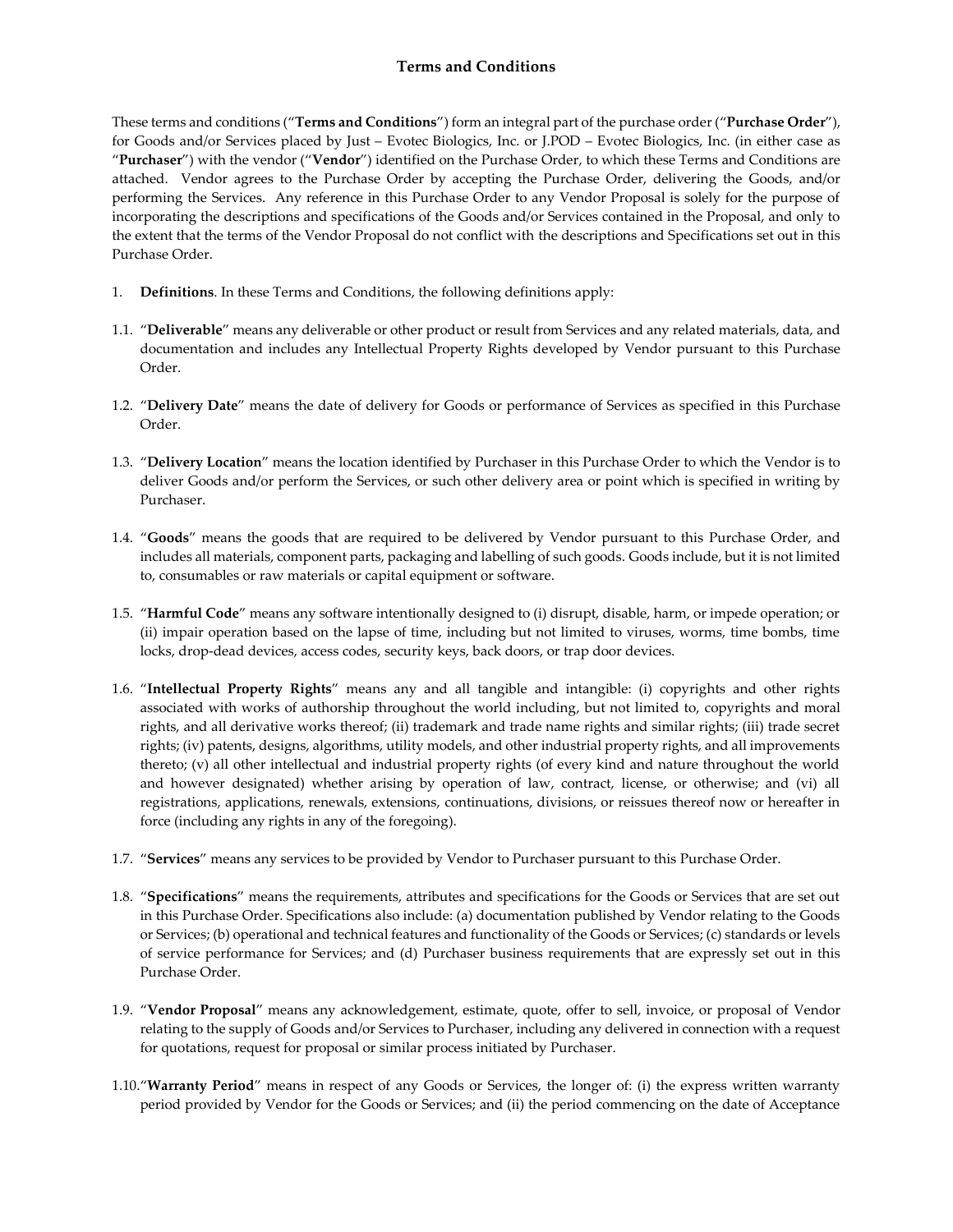of such Goods or Services and ending on the date that is one (1) year from that date.

### 2. **Delivery of Goods and Services**.

- 2.1. Vendor agrees to supply and deliver the Goods to Purchaser and to perform the Services, as applicable, on the terms set out in this Purchase Order.
- 2.2. Vendor shall, at its own expense, pack, load, and deliver Goods to the Delivery Location and in accordance with the invoicing, delivery terms, shipping, packing, and other instructions printed on the face of this Purchase Order or otherwise provided to Vendor by Purchaser in writing. No charges will be allowed for freight, transportation, insurance, shipping, storage, handling, demurrage, cartage, packaging or similar charges unless provided for in this Purchase Order or otherwise agreed to in writing by Purchaser.
- 2.3. Time is of the essence with respect to delivery of the Goods and performance of Services. Goods shall be delivered and Services performed by the applicable Delivery Date. Vendor must immediately notify Purchaser if Vendor is likely to be unable to meet a Delivery Date. At any time prior to the Delivery Date, Purchaser may, upon notice to Vendor, cancel this Purchase Order, or any portion thereof, due to failure of Vendor to comply with this Purchase Order.
- 2.4. Title and risk of loss or damage shall pass to Purchaser upon receipt of Goods at the Delivery Location, unless otherwise agreed to by the Purchaser in writing. Purchaser has no obligation to obtain insurance while Goods are in transit from Vendor to the Delivery Location.
- 2.5. Vendor shall follow all instructions of Purchaser and cooperate with Purchaser's customs broker as directed by Purchaser (including by providing requested shipping documentation) with respect to all Goods that originate from sources or Vendors based outside the U.S.

#### 3. **Inspection; Acceptance and Rejection**.

- 3.1. All shipments of Goods and performance of Services shall be subject to Purchaser's right of inspection. Purchaser shall have ninety (90) days (the "Inspection Period") following the delivery of the Goods at the Delivery Location or performance of the Services to undertake such inspection, and upon such inspection Purchaser shall either accept the Goods or Services ("Acceptance") or reject them. Purchaser shall have the right to reject any Goods that are delivered in excess of the quantity ordered or are damaged or defective. In addition, Purchaser shall have the right to reject any Goods or Services that are not in conformance with the Specifications or any term of this Purchase Order. Transfer of title to Purchaser of Goods shall not constitute Purchaser's Acceptance of those Goods. Purchaser shall provide Vendor within the Inspection Period notice of any Goods or Services that are rejected, together with the reasons for such rejection. If Purchaser does not provide Vendor with any notice of rejection within the Inspection Period, then Purchaser will be deemed to have provided Acceptance of such Goods or Services. Purchaser's inspection, testing, or Acceptance or use of the Goods or Services hereunder shall not limit or otherwise affect Vendor's warranty obligations hereunder with respect to the Goods or Services, and such warranties shall survive inspection, test, Acceptance and use of the Goods or Services.
- 3.2. Purchaser shall be entitled to return rejected Goods to Vendor at Vendor's expense and risk of loss for, at Purchaser's option, either: (i) full credit or refund of all amounts paid by Purchaser to Vendor for the rejected Goods; or (ii) replacement Goods to be received within the time period specified by Purchaser. Title to rejected Goods that are returned to Vendor shall transfer to Vendor upon such delivery and such Goods shall not be replaced by Vendor except upon written instructions from Purchaser. Vendor shall not deliver Goods that were previously rejected on grounds of non-compliance with this Purchase Order, unless delivery of such Goods is approved in advance by Purchaser, and is accompanied by a written disclosure of Purchaser's prior rejection(s).
- 4. **Price/Payment Terms**. Prices for the Goods and/or Services are as set forth in this Purchase Order provided, however, that in the case of non-off-the shelf capital equipment purchases, the following payment schedule shall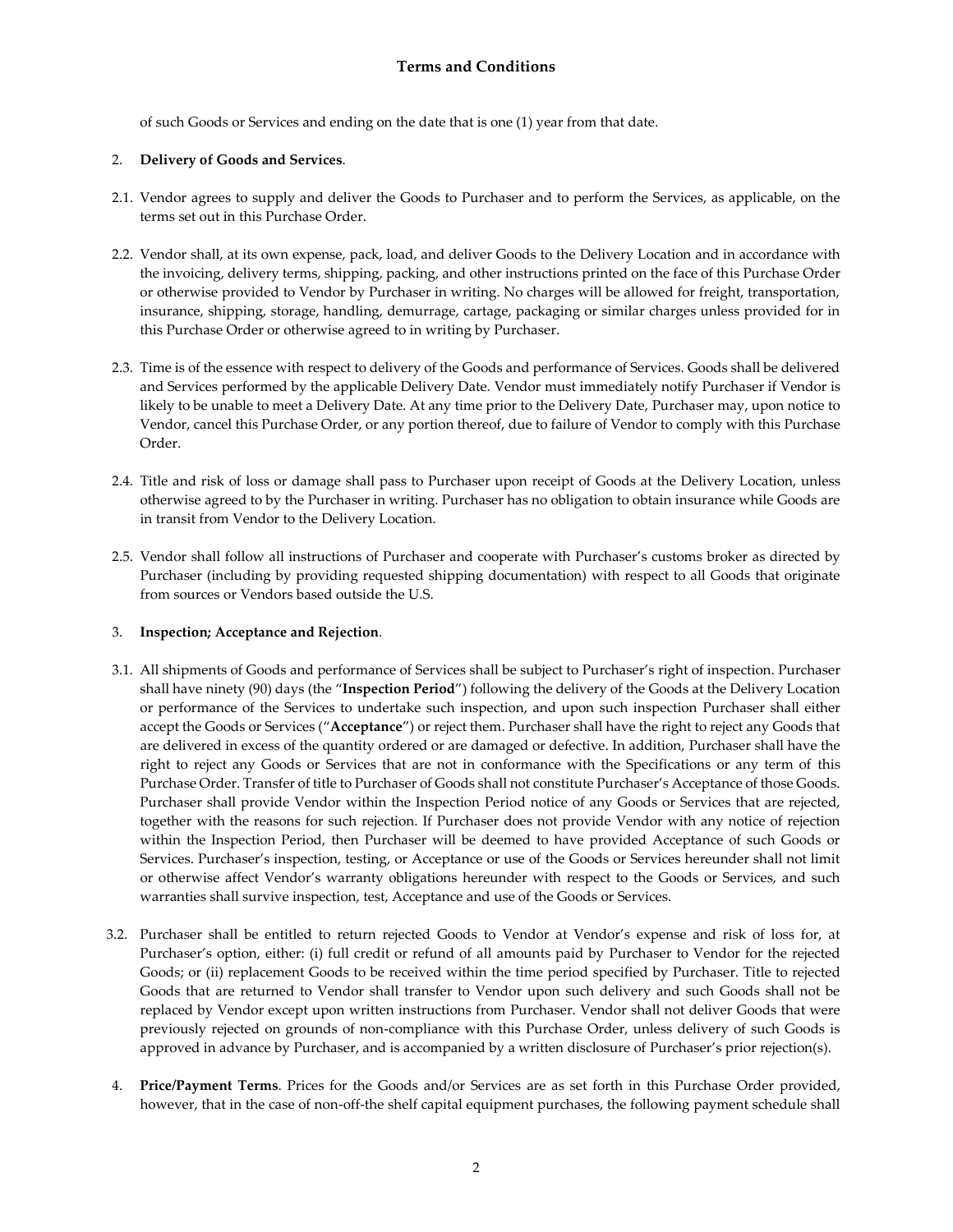| Event No. | <b>Event Giving Rise to Payment</b>         | <b>Amount of Payment</b>                    |
|-----------|---------------------------------------------|---------------------------------------------|
| 1.        | <b>Execution of Purchase Order</b>          | Five percent (5%) of purchase price         |
| 2.        | Acceptance of Equipment Design by Purchaser | Twenty Five percent (25%) of purchase price |
| 3.        | Delivery of Equipment                       | Fifty percent (50%) of purchase price       |
| 4.        | Purchaser's Receipt of Final Document       | Twenty percent (20%) of purchase price      |

apply:

Price increases or charges not expressly set out in this Purchase Order shall not be effective unless agreed to in advance in writing by Purchaser. Vendor will issue all invoices on a timely basis. All invoices delivered by Vendor must meet Purchaser's requirements and shall reference this Purchase Order. Purchaser will pay the undisputed portion of properly rendered invoices within thirty (30) days following Purchaser's receipt of an applicable invoice. Purchaser shall have the right to withhold payment of any invoiced amounts that are disputed in good faith until the parties reach an agreement with respect to such disputed amounts and such withholding of disputed amounts shall not be deemed a breach of this Purchase Order nor shall any interest be charged on such amounts. Notwithstanding the foregoing, Purchaser agrees to pay the balance of the undisputed amounts on any invoice that is the subject of any dispute within the time periods specified herein.

- 5. **Taxes**. Unless otherwise stated in this Purchase Order, all prices or other payments are exclusive of any taxes. Vendor shall separately itemize all applicable taxes each on each invoice and indicate on each invoice its applicable tax registration number(s). Purchaser will pay all applicable taxes to Vendor when the applicable invoice is due. Vendor will remit all applicable taxes to the applicable government authority as required by applicable laws. Notwithstanding any other provision of this Purchase Order, Purchaser may withhold from all amounts payable to Vendor all applicable withholding taxes and to remit those taxes to the applicable governmental authorities as required by applicable laws.
- 6. **Hazardous Materials**. Vendor agrees to provide, upon and as requested by Purchaser, to satisfy any applicable laws governing the use of any hazardous substances either of the following: (a) all reasonably necessary documentation to verify the material composition, on a substance by substance basis, including quantity used of each substance, of any Goods, and/or of any process used to make, assemble, use, maintain or repair any Goods; or (b) all reasonably necessary documentation to verify that any Goods and/or any process used to make, assemble, use, maintain or repair any Goods, do not contain, and the Services do not require the use of, any particular hazardous substances specified by Purchaser.
- 7. **Legal Compliance; Workplace Safety**. In carrying out its obligations under this Purchase Order, including the performance of Services, Vendor shall at all times comply with all applicable federal, state, and municipal laws, regulations, standards, and codes. Vendor shall obtain all applicable permits, licenses, exemptions, consents and approvals required for the Vendor to manufacture and deliver the Goods and perform the Services.

### 8. **Warranties.**

- 8.1. **Product Warranties**. Vendor warrants to Purchaser that during the Warranty Period all Goods provided hereunder shall be: (i) of merchantable quality; (ii) fit for the purposes intended; (iii) unless otherwise agreed to by Purchaser, new; (iv) free from defects in design, material and workmanship and, in the case of software, free from Harmful Code; (v) in strict compliance with the Specifications; (vi) free from any liens or encumbrances on title whatsoever; (vii) in conformance with any samples provided to Purchaser; and (viii) compliant with all applicable federal, state, and municipal laws, regulations, standards, and codes.
- 8.2. **Service Warranties**. Vendor shall perform all Services: (i) exercising that degree of professionalism, skill, diligence, care, prudence, judgment, and integrity which would reasonably be expected from a skilled and experienced service provided providing services under the same or similar circumstances as the Services under this Purchase Order; (ii) in accordance with all Specifications and all Purchaser policies, guidelines, by-laws and codes of conduct applicable to Vendor; and (iii) using only personnel with the skills, training, expertise, and qualifications necessary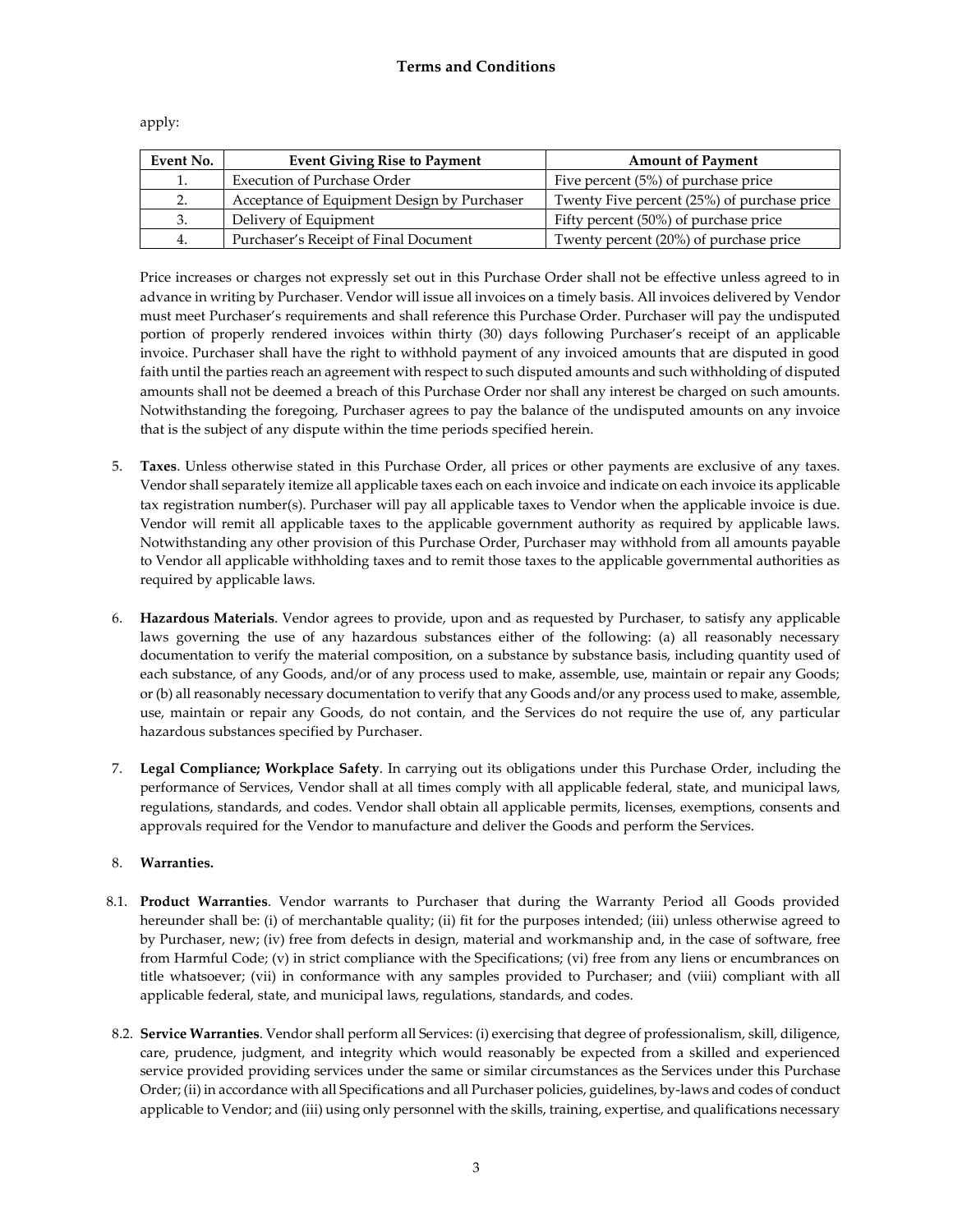to carry out the Services. Purchaser may object to any of the Vendor's personnel engaged in the performance of Services who, in the reasonable opinion of Purchaser, are lacking in appropriate skills or qualifications, engage in misconduct, constitute a safety risk or hazard or are incompetent or negligent, and the Vendor shall promptly remove such personnel from the performance of any Services upon receipt of such notice, and shall not re-employ the removed person in connection with the Services without the prior written consent of Purchaser.

- 8.3. **Intellectual Property Warranty**. Vendor further warrants to Purchaser that at all times all Goods and or Services (including any Deliverables) will not be in violation of or infringe any Intellectual Property Rights of any person or entity.
- 8.4. **Manufacturer Warranties**. Vendor shall assign to Purchaser all manufacturer's warranties for Goods not manufactured by or for Vendor, and shall take all necessary steps as required by such third party manufacturers to effect assignment of such warranties to Purchaser.

#### 9. **Warranty Remedies**.

- 9.1. In the event of Vendor's breach of any of the warranties in Sections 8.1 or 8.2, and without prejudice to any other right or remedy available to Purchaser (including Purchaser's indemnification rights hereunder), Vendor will, at Purchaser's option and Vendor's expense, refund the purchase price for, or correct or replace the affected Goods, or re-perform the affected Services, within thirty (30) days after notice by Purchaser to Vendor of warranty breach. All associated costs, including costs of re-performance, costs to inspect the Goods and/or Services, transport the Goods from Purchaser to Vendor, and return shipment to Purchaser, and costs resulting from supply chain interruptions, will be borne by Vendor. If Goods are corrected or replaced, the warranties in Section 8.1 will continue as to the corrected or replaced Goods for a further Warranty Period commencing on the date of Acceptance of the corrected or replaced Goods by Purchaser. If Vendor fails to repair or replace the Product within the time periods required above, Purchaser may repair or replace the Goods at Vendor's expense.
- 9.2. In the event that any Goods provided by Vendor to Purchaser are subject to a claim or allegation of infringement of Intellectual Property Rights of a third party, Vendor shall, at its own option and expense, without prejudice to any other right or remedy of Purchaser (including Purchaser's indemnification rights hereunder), promptly provide Purchaser with a commercially reasonable alternative, including the procurement for Purchaser of the right to continue using the Goods in question, the replacement of such Goods with a non-infringing alternative satisfactory to Purchaser, or the modification of such Goods (without affecting functionality) to render them noninfringing.
- 10. **Intellectual Property Rights**. All Intellectual Property Rights in and to each Deliverable shall vest in Purchaser free and clear of all liens and encumbrances on receipt of payment by Vendor for each Deliverable. To the extent that any Deliverables contain any intellectual property of Vendor, Vendor hereby grants to Purchaser a worldwide, royalty-free, non-exclusive, perpetual license to use, copy, modify and distribute such intellectual property as part of the Deliverables. Vendor agrees to provide to Purchaser all assistance reasonably requested by Purchaser to perfect the rights described herein, including obtaining all assignments and waivers of moral rights necessary or appropriate to vest the entire right, title and interest in such materials in Purchaser and its successors and assigns.
- 11. **Confidentiality**. Vendor shall safeguard and keep confidential any and all information relating to Purchaser obtained by it or provided to it by Purchaser in connection with this Purchase Order, and shall use such information only for the purposes of carrying out its obligations under this Purchase Order.
- 12. **Insurance**. Vendor represents and warrants to Purchaser that it has in place with reputable insurers such insurance policies in coverage amounts that would be maintained by a prudent Vendor of goods and services similar to the Goods and Services provided hereunder, including, as applicable, professional errors and omissions liability insurance and comprehensive commercial general liability insurance (including product liability coverage, all-risk contractors' equipment insurance, and automobile liability insurance). In addition, Vendor will take out and maintain, at its own cost, such insurance policies and coverages as may be reasonably required by Purchaser from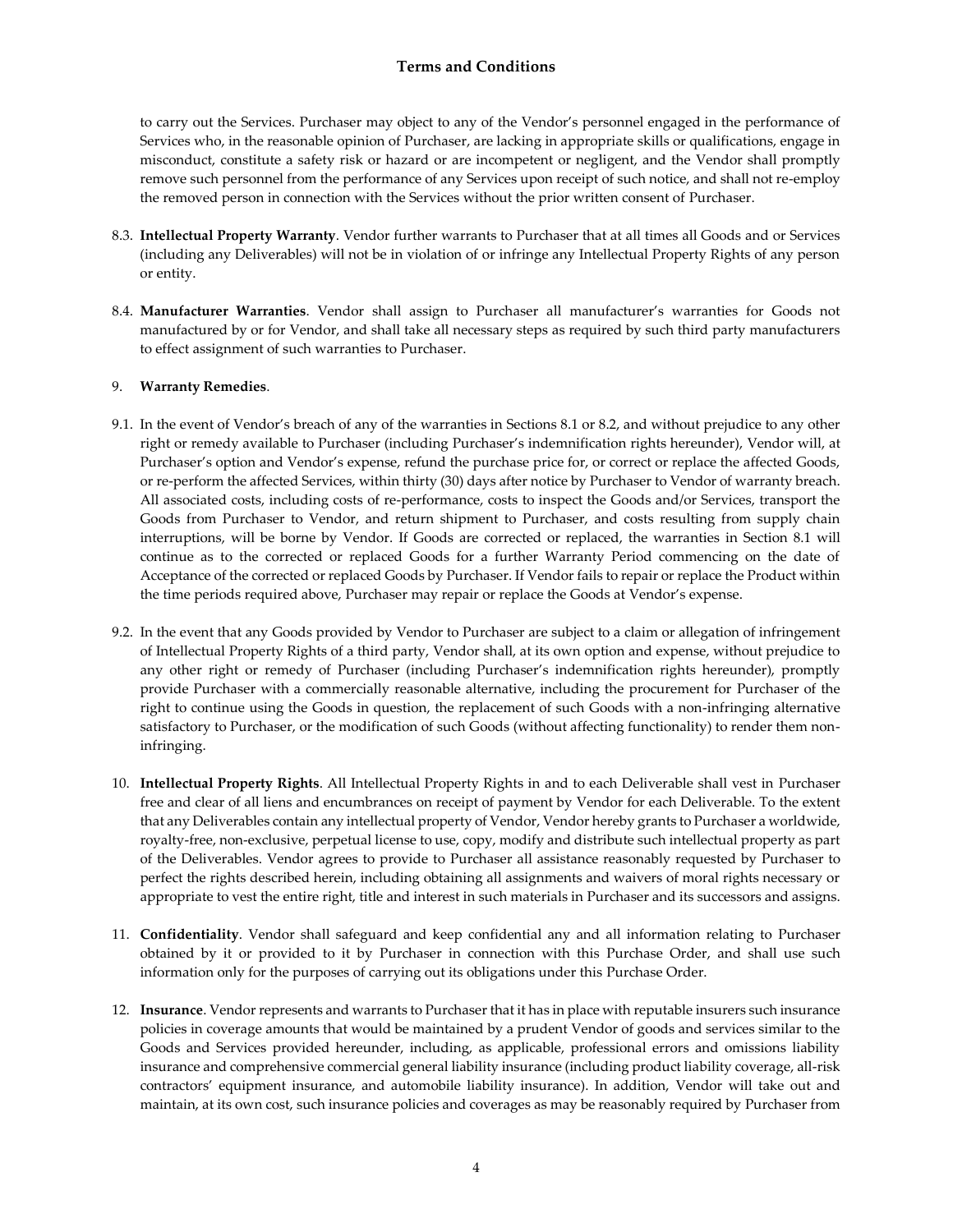time to time. Vendor will promptly deliver to Purchaser, as and when requested, written proof of such insurance. If requested, Purchaser will be named as an additional insured under any such policies. If requested by Purchaser, such insurance will provide that it cannot be cancelled, or materially changed so as to affect the coverage provided under this Purchase Order, without the insurer providing at least thirty (30) days prior written notice to Purchaser.

- 13. **Indemnities**. Vendor shall indemnify, defend and hold harmless Purchaser, its Affiliates, and their respective officers, directors, employees, consultants, and agents (the "Purchaser Indemnified Parties") from and against any claims, fines, losses, actions, damages, expenses, legal fees and all other liabilities brought against or incurred by the Purchaser Indemnified Parties or any of them arising out of: (a) death, bodily injury, or loss or damage to real or tangible personal property resulting from the use of or any actual or alleged defect in the Goods or Services, or from the failure of the Goods or Services to comply with the warranties hereunder; (b) any claim that the Goods or Services infringe or violate the Intellectual Property Rights or other rights of any person; (c) any intentional, wrongful or negligent act or omission of Vendor or any of its Affiliates or subcontractors; (d) Vendor's breach of any of its obligations under this Purchase Order; or (e) any liens or encumbrances relating to any Goods or Services.
- 14. **Limitation of Liability**. EXCEPT FOR VENDOR'S OBLIGATIONS UNDER SECTION 14, AND EXCEPT FOR DAMAGES THAT ARE THE RESULT OF THE GROSS NEGLIGENCE OR WILFUL MISCONDUCT OF A PARTY, IN NO EVENT WILL EITHER PARTY BE LIABLE TO THE OTHER PARTY OR ANY OTHER PERSON FOR ANY INDIRECT, INCIDENTAL, CONSEQUENTIAL, OR PUNITIVE DAMAGES, INCLUDING ANY LOST PROFITS, DATA, GOODWILL, OR BUSINESS OPPORTUNITY FOR ANY MATTER RELATING TO THIS PURCHASE ORDER.
- 15. **Assignment**. This Purchase Order will inure to the benefit of and be binding upon the parties and their respective successors and permitted assigns. No party may assign, or transfer any rights or obligations under, this Purchase Order without the other party's prior written consent, except that no such consent shall be required for a party to assign its rights or transfer its obligations to its Affiliate or in connection with the sale or transfer of the majority of its stock or all or substantially all of its assets to which this Purchase Order relates, whether as part of a merger, acquisition, asset sale or any other change of control (regardless of the form) of such party provided that the assigning party shall remain jointly and severally liable with any such assignee for the performance of its assigned obligations hereunder. Any assignment in violation of this Purchase Order will be null and void. "Affiliate" means, with respect to an entity, a corporation or other business entity that, directly or indirectly through one or more intermediaries, controls, is controlled by, or is under common control with the party specified, but for only so long as such control exists and "control" means the direct or indirect beneficial ownership of more than fifty percent (50%) of the voting equity securities or other equity interest in the applicable entity.
- 16. **Counterparts**. This Purchase Order may be executed in one or more counterparts, each of which shall be deemed an original, whether by hand or electronically or digitally, but all of which taken together shall constitute the same instrument.
- 17. **Entire Agreement**. This Purchase Order constitutes the entire agreement and understanding between the parties with respect to the subject matter hereof and supersedes any and all prior or contemporaneous (oral or written) understandings and agreements, express or implied, between the parties with respect to the subject matter hereof. No amendment, modification, or waiver of any term of this Purchase Order will be valid unless set forth in a written instrument signed by both parties.
- 18. **Force Majeure**. A party shall be excused from performing its obligations under this Purchase Order (other than payment obligations) if its performance is delayed or prevented by any event beyond such Party's reasonable control including, without limitation, acts of God, fire, explosion, weather, disease, war, insurrection, civil strife, riots, government action, earthquake, terrorism, or power failure (each, a "Force Majeure Event"); provided that such performance shall be excused only to the extent of and during such disability and the affected Party shall use commercially reasonable efforts to resume performance as soon as reasonably practicable and provided that such event was not caused by such party's negligence or willful misconduct.